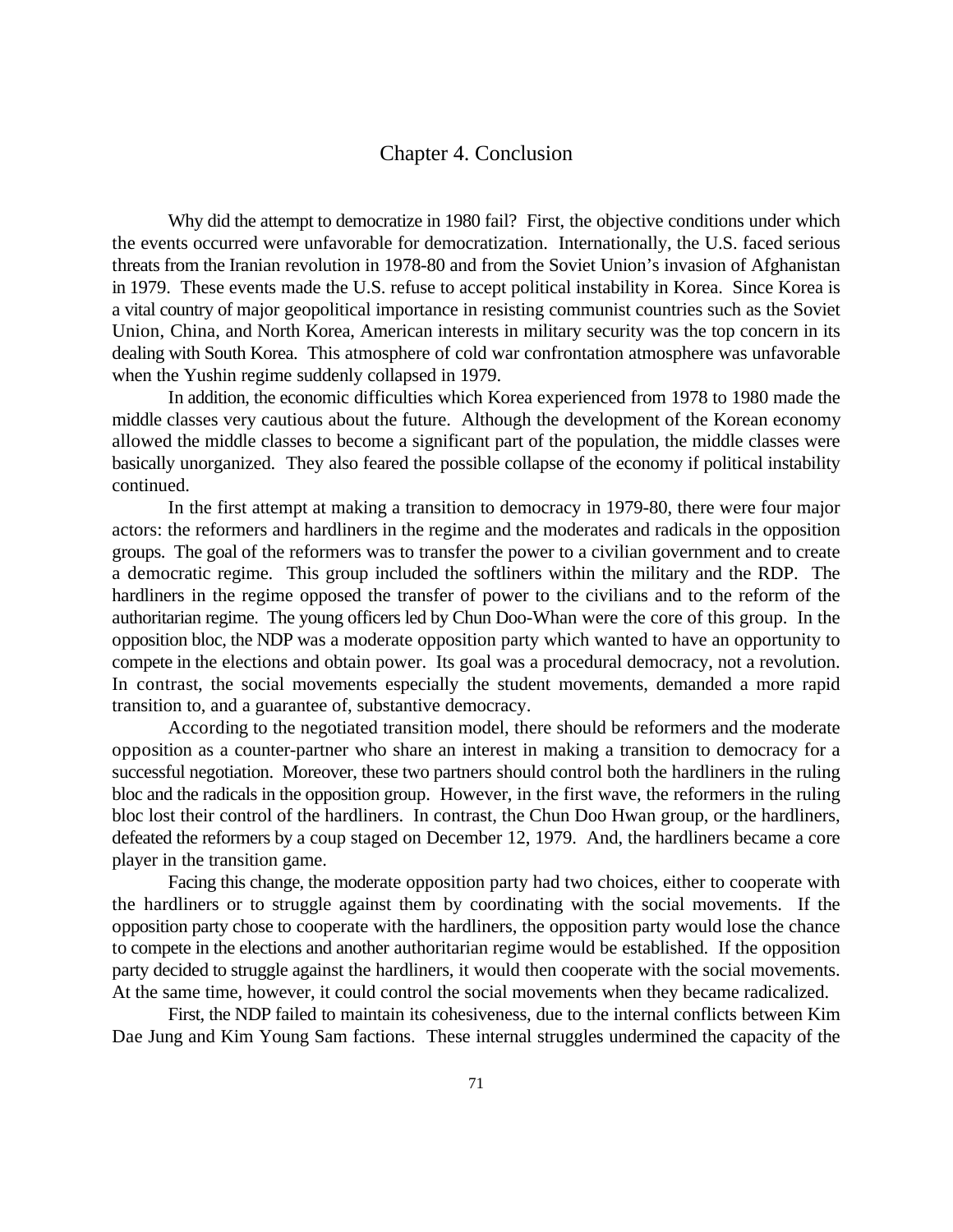NDP to become a powerful party. Second, the party failed to understand what the center of power was in the ruling bloc. Without figuring out the locus of power, the NDP tried to make a pact with the RDP, which had already lost its capacity as a responsible representative of the ruling bloc when the military hardliners launched the coup. Third, the NDP failed to coordinate with the social movements. As a result, the student movements took on the issues without coordinating with the NDP. The isolated and unorganized protests of the students provided the military with an excuse to intervene in politics. Since the hardliners took power and the moderates in the opposition groups lost their power, negotiations were not possible.

In this situation, under which the hardliners controlled the ruling bloc and the radicals emerged as a major player, only one option was left -- that of physical confrontation between the hardliners and the students and the citizens who wanted to pursue their goals by force. When there were conflicts between the hardliners and the militant oppositions, the U.S. supported the hardliners. Since the power gap between the military and the isolated oppositions in Kwangju was too wide, the hardliners controlled the situation with the military. This event ended the first wave of democratization and the authoritarian regime was reestablished.

The second wave occurred in 1986. At this juncture there were four major actors, the opposition party, the social movements, the regime, and the U.S. The goal of the opposition party was to make the transition to a procedural democracy. The social movements wanted to pursue a revolution. The regime wanted to prolong its power through limited competition. The goal of the U.S. was to gradually progress toward procedural democracy in Korea without any physical confrontations or violence. Despite what the negotiated transition model suggests, there were no practical divisions within the ruling bloc and the reformers did not exist in the regime. However, the regime itself pledged to transfer power peacefully. After successfully coordinating with the social movements, the NKDP emerged as a representative opposition party after the election in 1985. The NKDP then pushed the regime to agree to participate in negotiations to revise the constitution by launching mass mobilizations. The major issue at this point was the shape of the constitution and which governmental system should be adopted for the next regime.

The U.S. urged the regime to participate in the negotiations. Since the U.S. wanted to maintain political stability in Korea, it sought to solve the problem by dialogue and negotiation within the National Assembly. Facing U.S. pressure and the successful mobilization of the NKDP, the regime agreed to participate in the negotiations. However, the situation started to change when the social movements became more radicalized, and the NKDP could not control with them. The social movements pursued revolution and criticized the NKDP for negotiating with the regime. The NKDP severed the relationship with the radicals and returned to the negotiation table.

As the regime successfully repressed the social movements and cut the relationship between the NKDP and the social movements, the regime also maintained superior power over the NKDP in the negotiations. In addition, the NKDP became involved in internal conflicts when Lee Min Woo suggested his own plan for the negotiations. With these events undermining it, the NKDP lost its capacity to pursue its interests in the negotiations. The balance of power changed, favoring the regime. Maintaining superior power over the NKDP, the regime did not change its goal, and it kept delaying until the NKDP was forced to accept the regime's goal. Eventually, the opposition leaders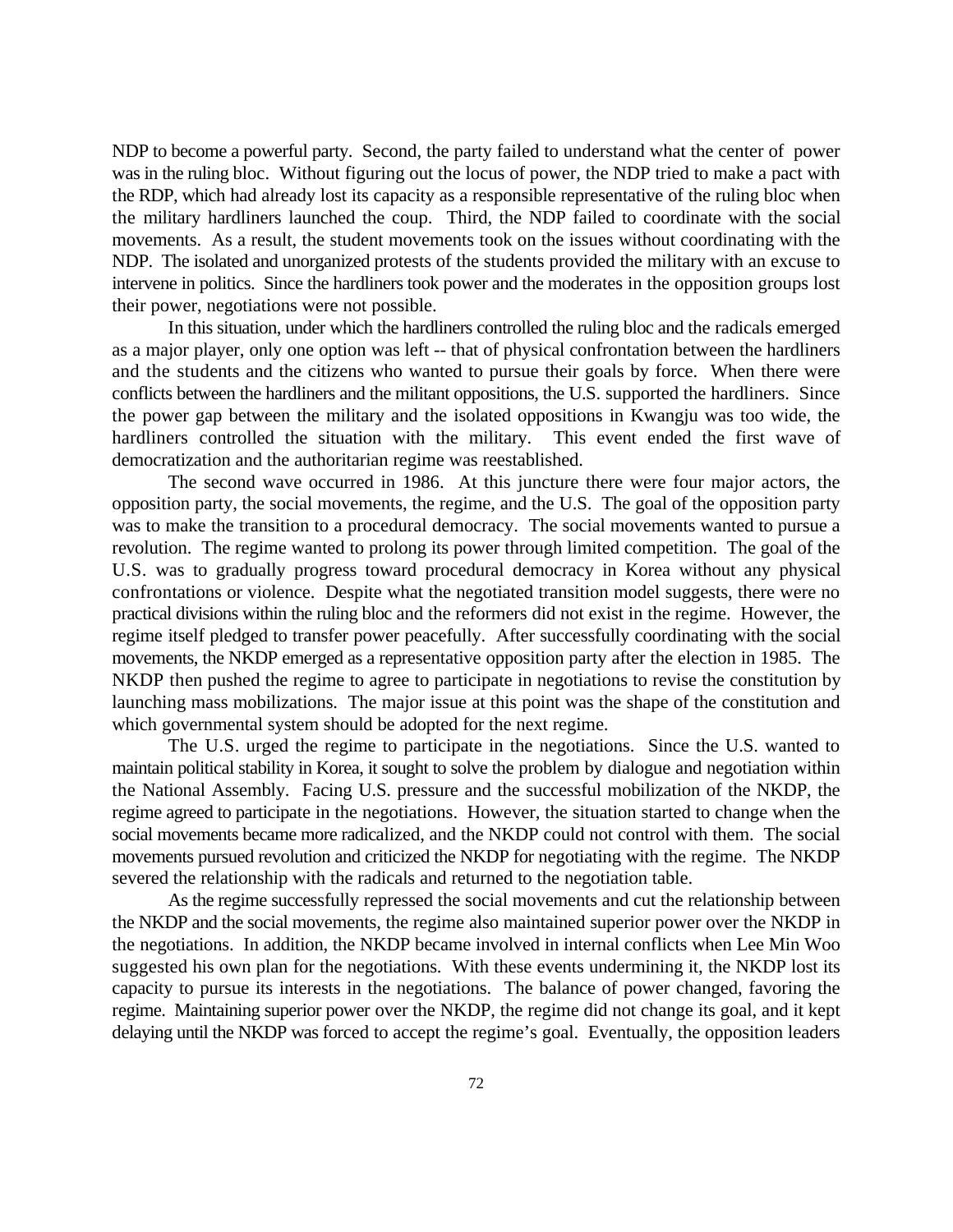decided to take the issues to the streets. Simultaneously, the regime believed that it could contain these mass mobilizations by force. As the model has suggested, if there was no stalemate between the regime and the opposition party, negotiation would be impossible. The negotiation failed.

The negotiation was successful during the third wave in 1987. The objective conditions under which the major actors' choices occurred were favorable for the transition to a procedural democracy. Internationally, tensions between the Soviet Union and the U.S. decreased due to the emergence of Gorbachev. With the new mood of détente during 1985-1987, the U.S. fear of communism decreased. By that time, many Latin American and European countries also were experiencing a democratic transition. Under these conditions, the Reagan administration changed its policy from absolute support for any authoritarian pro-Western regime in Third World to one of selective support. Internally, the economy in this period also was strong, and this was an important reason that the regime was able to maintain its confidence in dealing with the opposition party.

There were the same major actors as in the second wave in 1986, but there was an important change in the strategy of the social movements. Owing to their isolation from people and repression by the regime, the social movements changed their strategy to one of revolution. Unless they coordinated with the opposition party, they could not successfully mobilize people. The success of these mass mobilizations, however, changed the strategies of the regime and the U.S.

Facing such successful mass mobilizations, the regime had two choices, either to accept the demands of the opposition or to use the military to quell the mobilization. If the regime chose the first option, the regime would have to compete with the opposition party in the election. If the regime chose the second option, the regime would have to face one of three possibilities -- a military coup, a civil war, or a repressive quelling of the masses. All of these outcomes would seriously hurt its legitimacy.

At this time, the choices the U.S. had were important since they could change the balance of power by incorporating the CFC structure and other diplomatic means. Since the goal of the U.S. in Korea was to maintain political stability and make a gradual progress toward procedural democracy, the U.S. urged the regime not to use the military to quell the mass protests during the June movement. With this measure, the U.S. contributed to a stalemate between the opposition groups and the regime. Then, the U.S. contacted both the opposition leaders and the regime to mediate the opinions and interests of each side. As an articulate mediator who had a strong motivation to maintain stability in Korea, the U.S. played an important role in encouraging both sides to participate in the negotiations.

Faced with this situation, the regime calculated the possible costs of their available choices. Since the U.S. and the higher military command so strongly opposed using troops, the regime would risk a military coup or a civil war if it mobilized the military to quell the mass mobilizations. This cost was much higher than the cost of accepting the demands of the opposition when the regime calculated their probability of winning in any election. Its chances of winning were good, due to the many divisions within the opposition party. Moreover, the regime could still assume a better position than the opposition in the negotiation since the regime would not lose any of its institutional benefits if it accepted the demands of the opposition. Thus the regime chose to accept the demands of the opposition. The major issue--direct presidential elections--was solved before the opening of the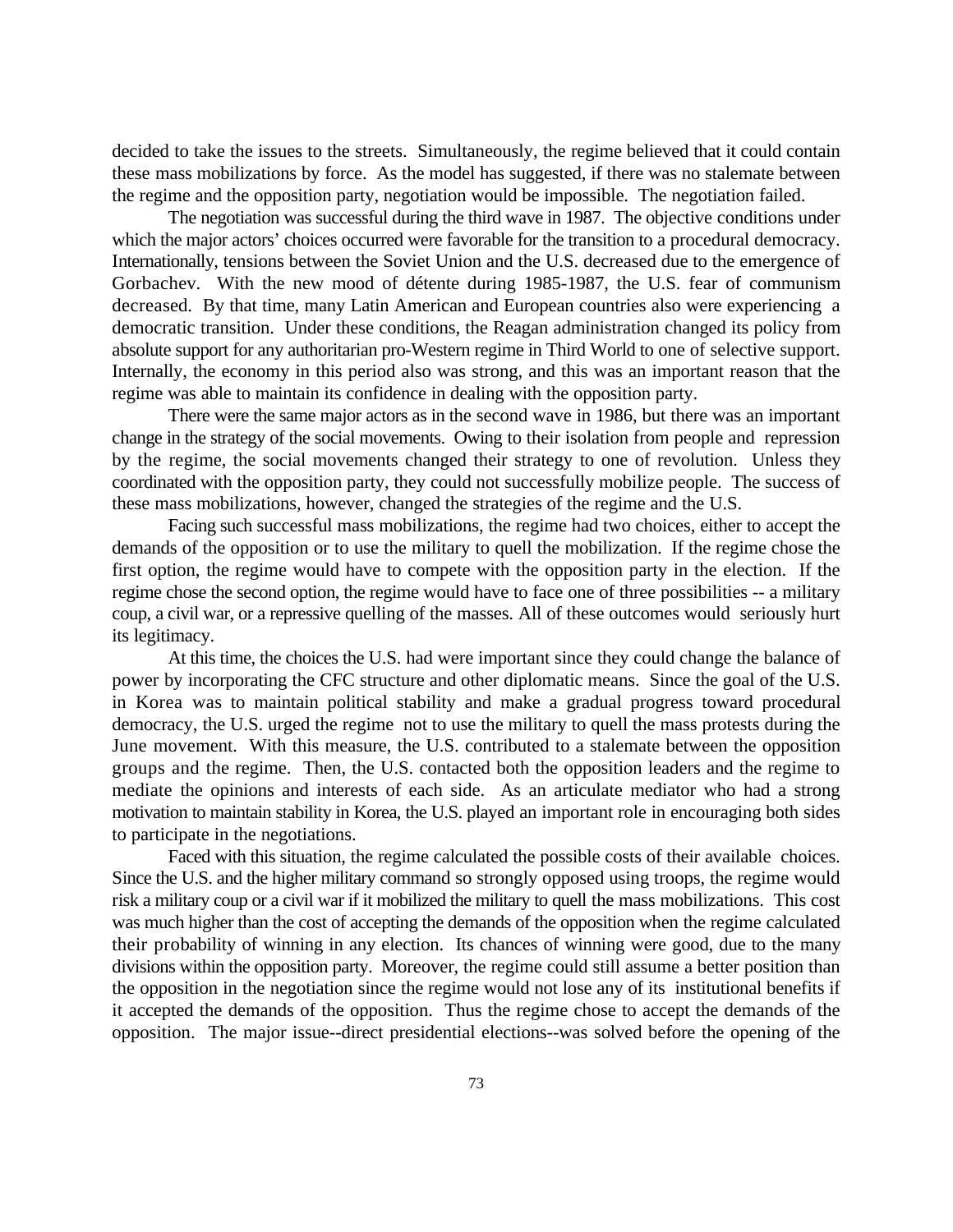practical negotiations. The third wave for democratization in 1987 in Korea was successful, then, due to successful mass mobilization and the mediation of the U.S.

This Korean case study reveals some differences which do not fit into the negotiated transition model. First, unlike the negotiated transition framework, the social movements, or the radicals in Korea, changed their strategies during the transition process. Although they might not have changed their final goal, they changed their strategies and cooperated with the moderate opposition party. Although the negotiated transition model, which is based on an actor-oriented approach, can contribute to understanding joint interactions between the major actors and the timing of transitions, its rigid framework assumes that the four major actors cannot make these changes.

Another question was raised in the configuration of the major actors. The negotiated transition framework assumed a major division within the ruling bloc as a critical condition for making a successful negotiated transition. The major reason why the theorists assumed there should be four actors is due to the assumption that the regime would not accept a liberalization policy without internal conflicts between the reformers and the hardliners. Since this assumption was deduced from empirical cases, it may not work in some cases, like Korea's, where there was no practical division in the regime. As Przeworski later notes, the regime could accept a liberalization policy without experiencing internal division.<sup>1</sup> The Korean case showed how the regime could accept a liberalization policy by itself. In this case, the configuration of the four majors are not the necessary conditions for a negotiated transition. As Huntington argues, the regime itself changed its policy for various reasons.<sup>2</sup> If these options exist, there is no need to make an artificial division of four actors to explain the interactions of the actors. Without division in the regime, it still was possible to make a negotiated transition.3

 $\rm{^1He}$  originally argued that there would be no liberalization without internal division in the ruling bloc. The reason he took this stance was that the mass mobilizations by the social movements could not force the regime which maintained the military and other appellates to change its policy. See Adam Przeworski, "Some Problems in the Study of the Transition to Democracy,"in Guillermo O'Donnell, Philippe Schmitter, and Laurence Whitehead, eds., *Transition from Authoritarian Rule* vol 3 (Baltimore: The Johns Hopkins University Press, 1986), 56. However, he changed this position in a later article. Adam Przeworski, "The Games of Transition," in *Issues in Democratic Consolidation: The New South American Democracies in Comparative Perspective*, eds. Scott Mainwaring, Guillermo O'Donnell and J. Samuel Valenzuela (Notre Dame: University of Notre Dame Press, 1992), 108. He states that "liberalization is a result of interaction between splits within the authoritarian regime and autonomous organization of the civil society."

<sup>&</sup>lt;sup>2</sup>Huntington used the government as a united actor in his explanation of the interactions of the major actors in the transplacement. However, he returned to his original position when he suggested some advice for the major actors in making a successful negotiated transition. I think he does not take this problem seriously, or forgot what he mentioned before. See Samuel Huntington, *The Third Wave*, 151-162.

 $3 \text{Im}$  Hyug Baeg, who used game theoretical framework to explain Korean democratization case, accepted this framework and argued that there was a practical division within the regime. However, as it shown in chapter three of this study there was no practical division. The power struggle between Chun Doo Hwan and Roh Tae Woo group broke out after this transition game when the Roh government tried to sacrifice Chun group under the pressure of the opposition parties after the failure of the general election in 1988. The memoir of Chun showed how the regime made a decision based on its strategic calculations without experiencing the internal division. There is one part which is demonstrating how even the officials in the government did not notice the fact that Chun himself initiated the June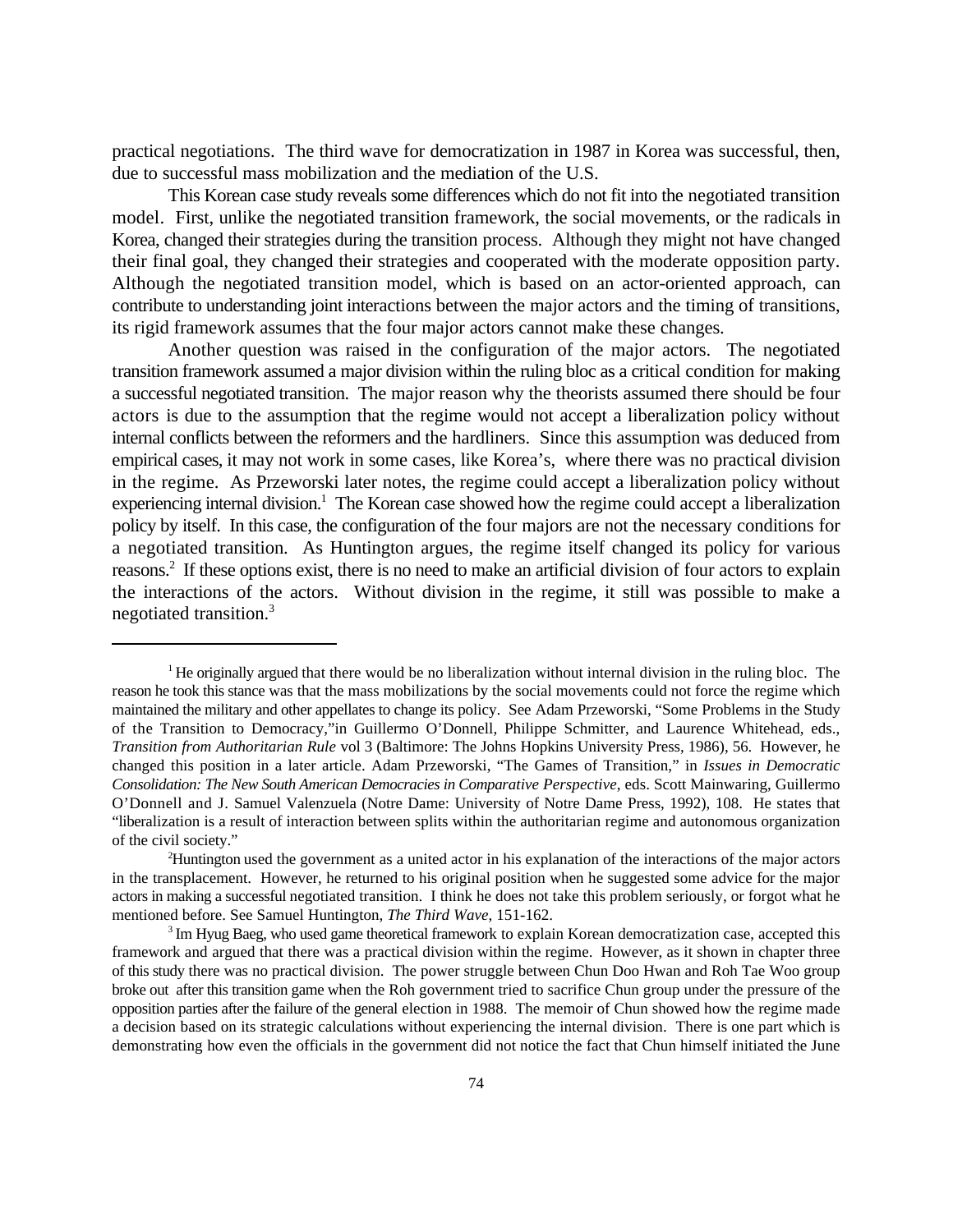Lastly, the negotiated transition framework needs to be complemented when a third party plays an important role in the negotiation process, as in the Korean case. Since the negotiated transition framework assumed two major parties at the final negotiation table, it had limitations in elaborating the dynamics of any negotiation including a third party. By using the mediation framework, the role of the U.S. can be captured in the process of transition. In addition, the mediation framework did not assume four major actors, it could not explain the interactions with a third party. In sum, the negotiated transition model could capture the nuances of the Korean case, but the case showed different configurations among the major actors which the framework could not capture. In order to complement this limitation, the mediation framework was used here, and it better explained the role of the U.S.

## Some Prospects for Consolidation of Democracy in Korea

After the election in 1987, the democratization process in Korea has experienced many unstable fluctuations. Although Roh Tae Woo became president in 1988 with 34% of the total vote, the regime suffered a serious setback in the general elections of 1988. In this election, the opposition parties became major players in democratization. For the first time in Korean history, the opposition parties maintained a majority in the National Assembly. Support for the opposition parties was completely based on each leaders' region. From that time on, regionalism emerged as a dominant factor in Korean politics. Kim Young Sam came from the Southeast (Kyungsang Namdo and Pusan), Kim Dae Jung from the Southwest (Chunlanamdo, Chulabukdo, and Kwangju), Kim Jong Pil from the Midwest (Chungchung do), and Roh Tae Woo from the Mideast (Kyungsang Bukdo and Taegu). The regime tried to use regionalism to divide the opposition parties in the presidential election in 1987. However, this strategy trapped it in the general election in 1988. In the negotiations for the election, the regime accepted the demands for a single-member district instead of a double-member district which was used under the Chun regime. This rule benefitted the opposition party, which maintained strong support in each region. Owing to this double-edged regionalism, the DJP failed to maintain itself as a ruling party in the National Assembly. One group in the social movements participated in the election with its own candidate but failed to obtain a seat. In contrast, the members of the social movements who joined the Peace Reunification Democratic Party, one opposition party led by Kim Dae Jung, won in the election. Since regionalism was a major factor in deciding the voters' preference, the influence of the social movements decreased significantly from 1988.

The regime then fell into a defensive position in its relationship with the opposition parties. The opposition parties demanded hearings for investigations of wrongdoing during the Chun regime and the Kwangju uprising. Facing threats from the opposition parties, the Roh regime tried to sever

<sup>29</sup>th declaration plan. The official showed strong complaints about the fact that Roh did not confer before he made a decision on the declaration. As this episode demonstrated the plan was made under a secret plan to undermine the opposition and improve Roh's image fully. See Chun's memoir. Song-Ik Kim, "Chun Doo Hwan yksarul wihan jungun 1" [Chun Doo Hwan, the Real Testimony for the History 1], *Wolgan Choson* (January 1992): 381-96.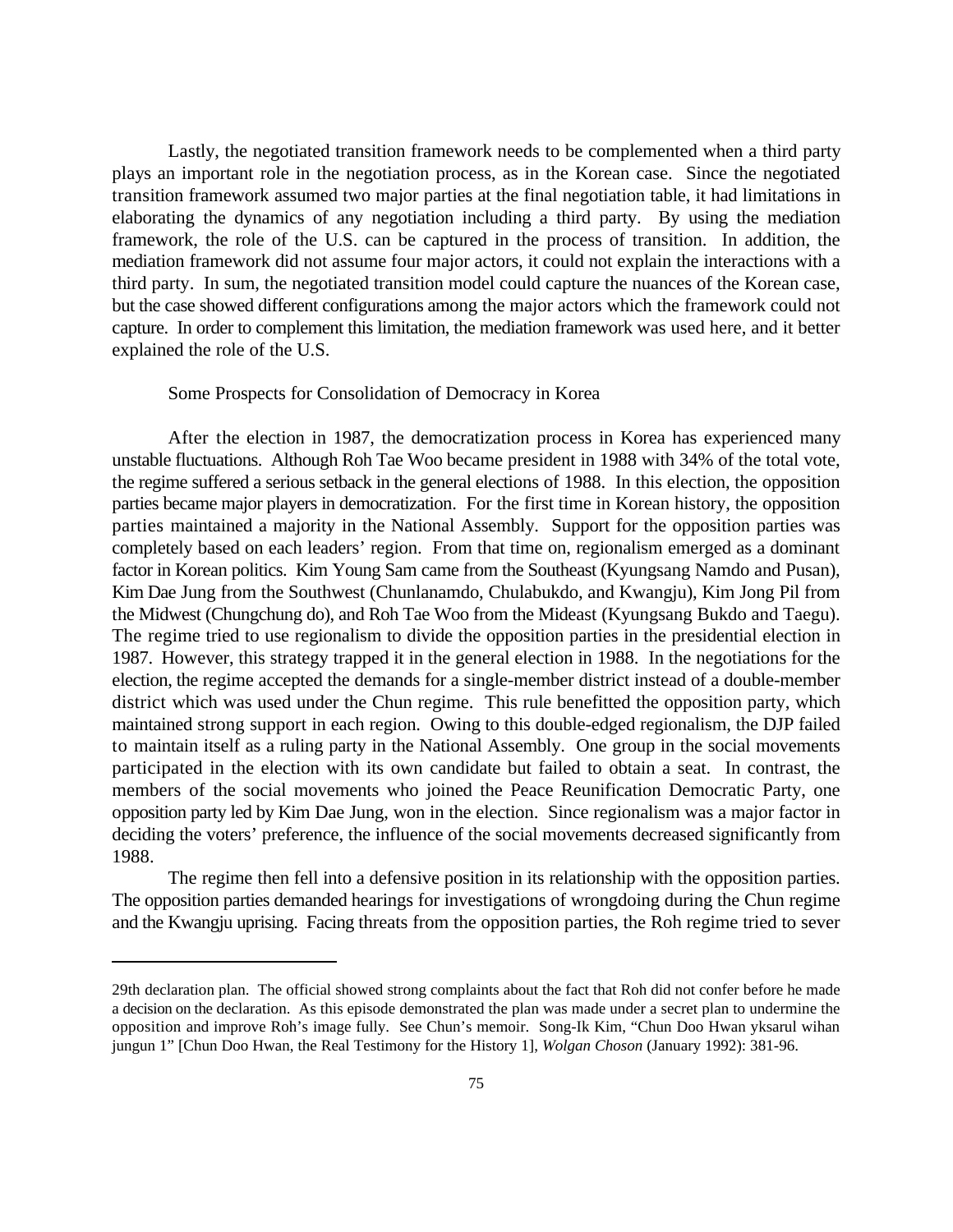its connection with the Chun regime from which it began. Although there were several internal conflicts, members of Chun groups, who retired from politics and who lost much of their power already, had no choice but to accept this punishment. Since the opposition parties did not want to sacrifice their participation in politics, they did not push the Roh regime to punish the Chun groups more fully. Although there were some incidents over complaints from the military hard-liners, Roh managed to control the military during this period. The collapse of the Soviet Union and the improvement of relationships with Eastern Europe and China mitigated the anti-communism sentiments of the regime and in the military. At the same time, the regime did repress the social movements.

In order to break this balance of power, the Roh regime initiated another pact, or a grand compromise, with two other opposition parties, the Democratic Party of Kim Young Sam and the Democratic Republic Party of Kim Jong Pil in 1990. This merging of parties resulted in the isolation of Kim Dae Jung and his base, Honam region, in Korean politics. In the 1992 election, the progressive party, which was organized by the social movement sectors, again completely failed to obtain a seat. People voted based on regionalism except in Seoul. Since the conservative parties still blocked the possibility of workers participating in politics collectively, there was no ground for the progressive groups to use to win in the election. With the regime's harsh repression, the labor movement also decreased significantly after 1989.

In contrast, the power of the bourgeoisie started to increase. Eventually, Chung Ju Young, the owner of Hyundai chaebol, organized his own party, the National Party, in 1992, to participate in the general election. The NP managed to obtain a significant number of seats and emerged as a second opposition party. In addition, Chong Ju Young ran for president in 1993. Although he lost and subsequently dissolved the NP, this event clearly demonstrated the power of the bourgeoisie. Kim Young Sam managed to become president with the assistance of Roh in the 1993 election. He launched sweeping new reform projects from the beginning of his regime. To break up the military factions which were major power sources for Chun and Roh, Kim Young Sam punished the clique "Hanohoe (one circle)" and installed his officers, mostly originally from his region. He also enacted "the real name system" to clear up and prevent financial corruption. However, he faced serious counter-attacks from the conservative camp within his party and from business people. Since he allied himself with the DJP, he had difficulties in controlling them. Eventually, he retreated from his original plan and started to compromise with the conservative camps. Cornered by the attacks of the opposition parties and by the failure of the local government elections in 1995, Kim Young Sam decided to arrest Chun Doo Hwan and Roh Tae Woo in 1996 for mutiny, treason, and acceptance of kickbacks. Although Kim Young Sam recovered his popularity for a short time with this measure, he is still in danger because of concern over his campaign fund.

Regarding the social movements, the Kim Young Sam regime changed its policy on workers in 1997, after the workers went on strike demanding revisions of labor laws which prohibited thirdparty intervention, the unions' political participation, and the organization of multi-unions in a single work place. The opposition parties and the regime negotiated to allow the unions' participation in politics and multi-unions to organize in a single work place in February, 1997. With this measure, the unions now can participate in politics. It will contribute to rearranging the political landscape in